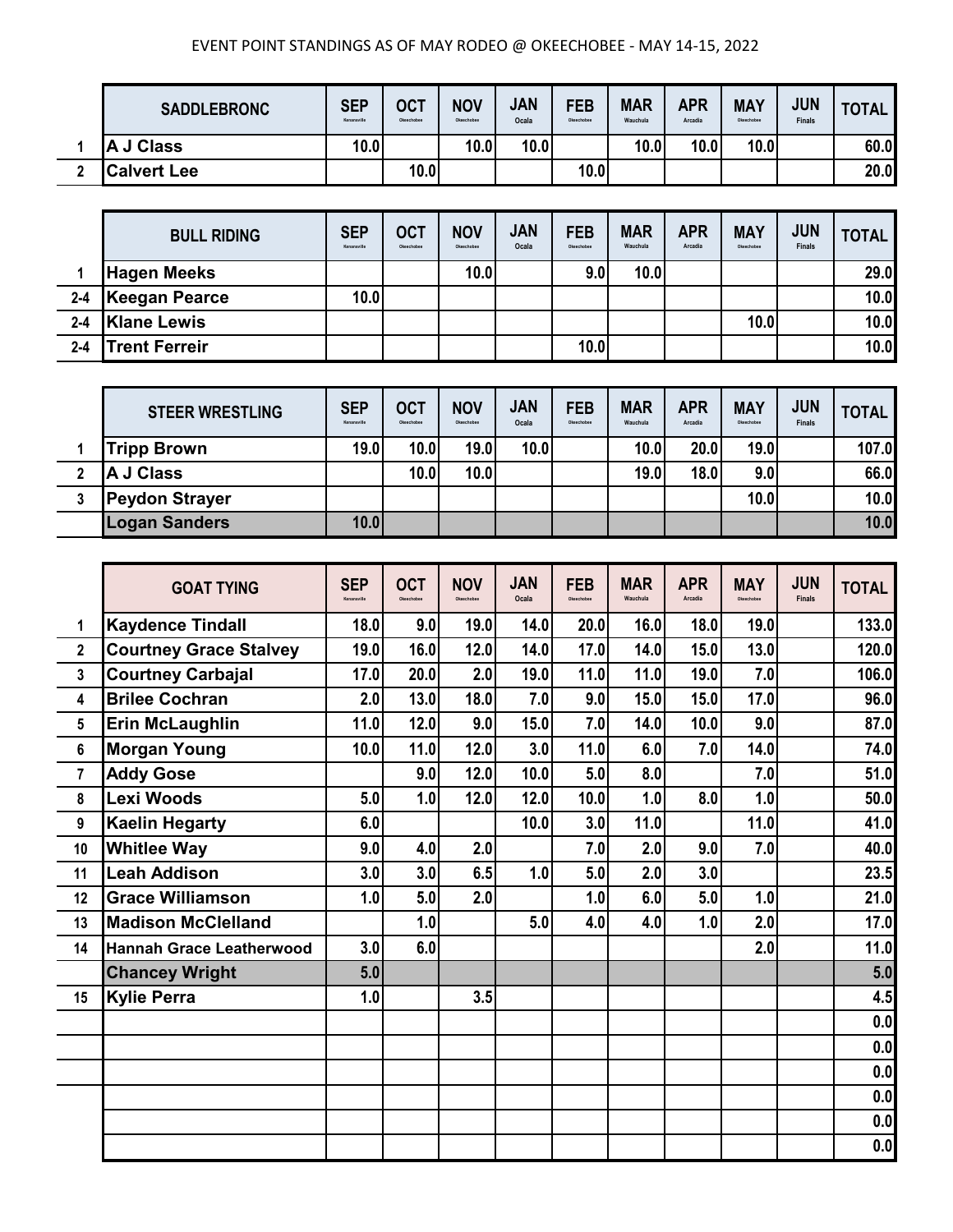|                | <b>BREAK-AWAY</b><br><b>CALF ROPING</b> | <b>SEP</b><br>Kenansville | <b>OCT</b><br>Okeechober | <b>NOV</b><br>Okeechobee | <b>JAN</b><br>Ocala | <b>FEB</b> | <b>MAR</b><br>Wauchula | <b>APR</b><br>Arcadia | <b>MAY</b> | <b>JUN</b><br><b>Finals</b> | <b>TOTAL</b> |
|----------------|-----------------------------------------|---------------------------|--------------------------|--------------------------|---------------------|------------|------------------------|-----------------------|------------|-----------------------------|--------------|
| 1              | <b>Kaydence Tindall</b>                 | 16.0                      | 17.5                     | 17.0                     | 9.0                 | 17.0       | 9.0                    | 17.5                  | 16.0       |                             | 119.0        |
| $\overline{2}$ | <b>Lacey Nail</b>                       | 8.0                       | 14.0                     | 18.0                     | 6.0                 | 18.0       | 17.0                   |                       | 15.0       |                             | 96.0         |
| 3              | <b>Addy Gose</b>                        | 5.0                       | 14.0                     | 8.0                      | 19.0                | 18.0       | 6.0                    | 10.0                  |            |                             | 80.0         |
| 4              | <b>Courtney Carbajal</b>                | 9.0                       | 13.5                     |                          | 8.0                 | 8.0        |                        | 7.0                   | 13.0       |                             | 58.5         |
| 5              | <b>Chancey Wright</b>                   |                           | 12.0                     | 8.5                      | 7.0                 | 6.0        | 9.0                    | 4.0                   | 6.5        |                             | 53.0         |
| 6              | <b>Courtney Grace Stalvey</b>           | 12.0                      | 6.0                      | 6.0                      |                     |            | 6.0                    | 16.5                  | 5.0        |                             | 51.5         |
| $\overline{7}$ | <b>Whitlee Way</b>                      |                           | 5.0                      | 7.0                      |                     | 2.0        | 7.0                    | 16.0                  | 12.0       |                             | 49.0         |
| 8              | <b>Brilee Cochran</b>                   | 13.0                      |                          | 10.0                     | 10.0                |            |                        | 3.0                   | 12.0       |                             | 48.0         |
| 9              | <b>Kaelin Hegarty</b>                   | 9.0                       | 1.0                      | 6.0                      | 5.0                 | 1.0        | 9.0                    | 4.0                   | 6.0        |                             | 41.0         |
| 10             | <b>Tannah Williams</b>                  |                           | 8.0                      |                          |                     | 5.0        | 18.0                   |                       | 9.0        |                             | 40.0         |
| 11             | <b>Erin McLaughlin</b>                  | 10.0                      |                          | 3.5                      | 6.0                 | 6.0        | 9.0                    |                       | 0.5        |                             | 35.0         |
| 12             | <b>Shaeley Jenkins</b>                  | 7.0                       | 8.0                      |                          | 4.0                 |            |                        | 6.0                   | 7.0        |                             | 32.0         |
| 13             | <b>Leyton Watford</b>                   |                           |                          | 7.0                      |                     | 7.0        | 9.0                    | 5.0                   |            |                             | 28.0         |
| 14             | <b>Morgan Young</b>                     | 4.0                       |                          | 2.0                      | 3.0                 | 5.0        | 1.0                    | 4.0                   | 4.0        |                             | 23.0         |
| 15             | <b>Kelsey Kennedy</b>                   |                           |                          | 9.0                      | 4.0                 | 4.0        |                        |                       | 3.0        |                             | 20.0         |
| 16             | <b>Morgan Barnes</b>                    | 1.0                       | 7.0                      |                          | 3.0                 | 4.0        | 3.0                    |                       |            |                             | 18.0         |
| 17             | <b>Jalee Wilcox</b>                     |                           |                          | 2.0                      | 8.0                 |            |                        | 7.0                   |            |                             | 17.0         |
| 18             | <b>Grace Williamson</b>                 | 7.0                       |                          |                          |                     | 3.0        | 3.0                    |                       |            |                             | 13.0         |
| 19             | <b>Makayla Ammons</b>                   |                           |                          | 1.0                      |                     | 3.0        |                        | 5.0                   |            |                             | 9.0          |
| 20/21          | <b>Hayden Davis</b>                     |                           |                          |                          | 7.0                 |            |                        |                       |            |                             | 7.0          |
| 20/21          | <b>Hannah Grace Leatherwood</b>         |                           | 1.0                      | 4.0                      |                     | 2.0        |                        |                       |            |                             | 7.0          |
| 22-24          | <b>Abbey Kinneman</b>                   | 6.0                       |                          |                          |                     |            |                        |                       |            |                             | 6.0          |
| 22-24          | <b>Roxy Waring</b>                      |                           |                          |                          | 6.0                 |            |                        |                       |            |                             | 6.0          |
| 22-24          | <b>Carolina Sanchez</b>                 |                           |                          | 1.0                      | 2.0                 |            |                        | 2.0                   | 1.0        |                             | 6.0          |
| 25             | <b>Leah Addison</b>                     | 2.0                       |                          |                          |                     |            | 2.0                    |                       |            |                             | 4.0          |
| 26             | <b>Hannah Forkum</b>                    |                           | 3.0                      |                          |                     |            |                        |                       |            |                             | 3.0          |
| 27/28          | <b>Addy Vachon</b>                      |                           |                          |                          |                     |            |                        | 2.0                   |            |                             | 2.0          |
| 27/28          | <b>Lindsay Widener</b>                  |                           |                          |                          |                     |            | 2.0                    |                       |            |                             | 2.0          |
| 29             | <b>Reese Oliver</b>                     | 1.0                       |                          |                          |                     |            |                        |                       |            |                             | 1.0          |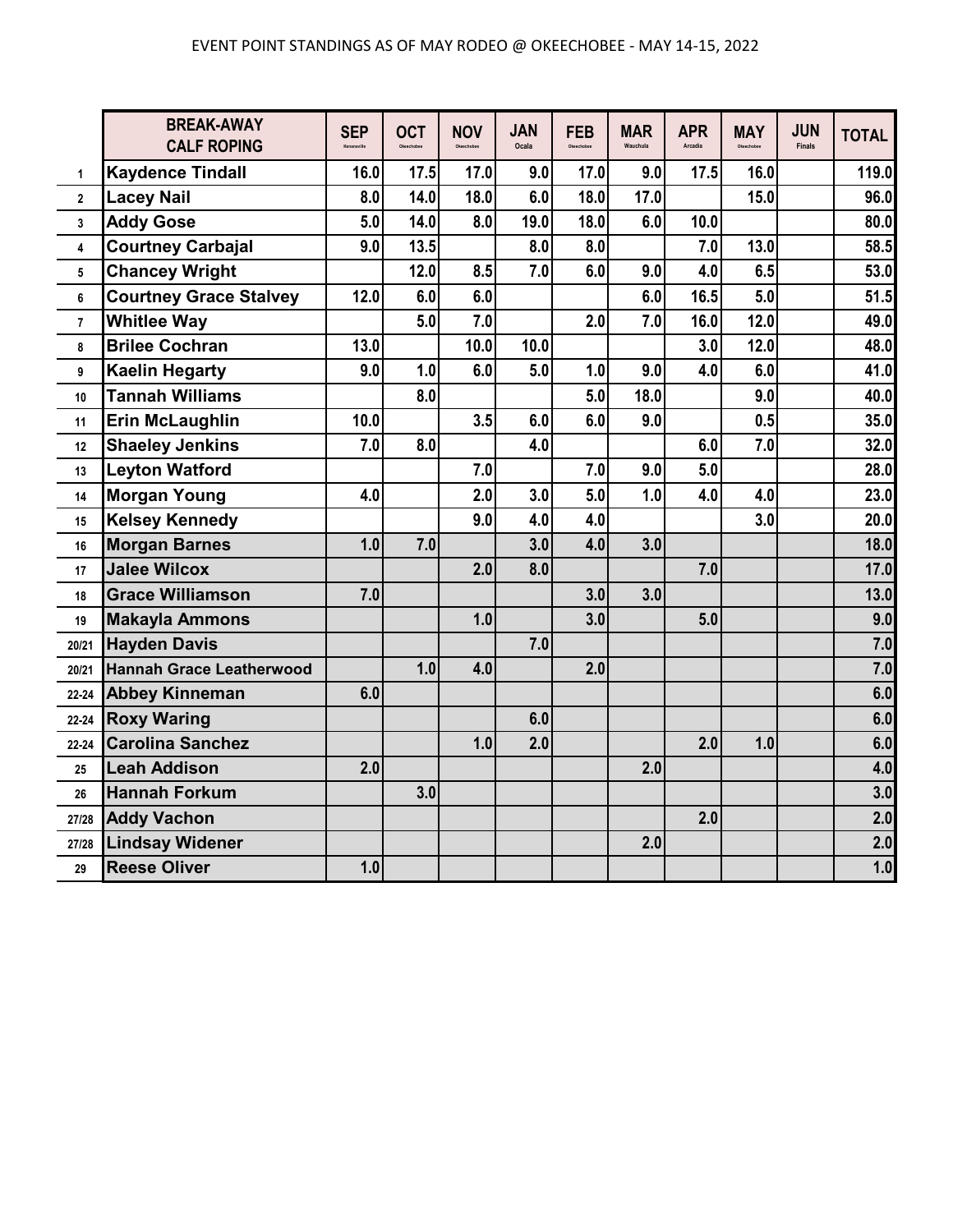|                | <b>TIE-DOWN</b><br><b>CALF ROPING</b> | <b>SEP</b><br>Kenansville | <b>OCT</b><br>Okeechobee | <b>NOV</b><br>Okeechobee | <b>JAN</b><br>Ocala | <b>FEB</b><br>Okeechobee | <b>MAR</b><br>Wauchula | <b>APR</b><br>Arcadia | <b>MAY</b><br>Okeechobee | <b>JUN</b><br><b>Finals</b> | <b>TOTAL</b> |
|----------------|---------------------------------------|---------------------------|--------------------------|--------------------------|---------------------|--------------------------|------------------------|-----------------------|--------------------------|-----------------------------|--------------|
| 1              | <b>Cole Clemons</b>                   | 19.0                      | 11.0                     | 19.0                     | 17.0                | 9.0                      | 9.0                    | 15.0                  | 10.0                     |                             | 109.0        |
| $\mathbf{2}$   | <b>Cross Fulford</b>                  | 15.0                      | 12.0                     | 10.0                     | 10.0                | 9.0                      | 10.0                   | 16.0                  | 10.0                     |                             | 92.0         |
| 3/4            | <b>Cayden Newsome</b>                 | 6.0                       | 4.0                      | 19.0                     | 8.0                 | 20.0                     | 7.0                    | 16.0                  | 7.0                      |                             | 87.0         |
| 3/4            | <b>Travis Staley</b>                  | 11.0                      | 6.0                      | 6.0                      | 18.0                | 5.0                      | 17.0                   | 12.0                  | 12.0                     |                             | 87.0         |
| 5              | <b>Carson Watford</b>                 |                           |                          | 10.0                     | 9.0                 | 8.0                      | 19.0                   | 8.0                   | 5.0                      |                             | 59.0         |
| 6              | <b>Brodey Clemons</b>                 | 8.0                       | 8.0                      | 4.0                      | 5.0                 | 9.0                      | 5.0                    | 4.0                   | 14.0                     |                             | 57.0         |
| $\overline{7}$ | <b>Roan Hudson</b>                    | 12.0                      | 7.0                      | 12.0                     | 2.0                 |                          | 8.0                    | 15.0                  |                          |                             | 56.0         |
| 8              | <b>Samuel Mack</b>                    | 7.0                       | 11.0                     | 13.0                     | 2.0                 | 5.0                      | 12.0                   | 4.0                   |                          |                             | 54.0         |
| 9              | <b>Bryce Hart</b>                     | 6.0                       | 13.0                     | 1.0                      | 13.0                | 14.0                     |                        | 1.0                   | 4.0                      |                             | 52.0         |
| 10             | <b>Ladd Gose</b>                      | 9.0                       | 5.0                      | 4.0                      | 10.0                | 4.0                      |                        | 4.0                   | 10.0                     |                             | 46.0         |
| 11             | <b>Tripp Brown</b>                    | 5.0                       | 10.0                     |                          |                     | 14.0                     | 7.0                    |                       | 8.0                      |                             | 44.0         |
| 12             | <b>Kaleb Bedsole</b>                  | 4.0                       | 1.0                      | 5.0                      | 1.0                 | 6.0                      | 9.0                    | 5.0                   | 9.0                      |                             | 40.0         |
| 13             | <b>Jarrett Johnston</b>               | 6.0                       | 9.0                      | 6.0                      |                     |                          | 3.0                    | 3.0                   |                          |                             | 27.0         |
| 14             | <b>Jake McKendree</b>                 |                           | 7.0                      |                          | 7.0                 | 1.0                      | 1.0                    | 6.0                   | 4.0                      |                             | 26.0         |
| 15             | <b>Bryson Crawford</b>                | 2.0                       | 5.0                      |                          | 4.0                 | 4.0                      | 1.0                    | 1.0                   | 3.0                      |                             | 20.0         |
| 16             | <b>Peydon Strayer</b>                 |                           | 1.0                      | 1.0                      | 3.0                 | 2.0                      | 2.0                    |                       | 7.0                      |                             | 16.0         |

|                | <b>BARREL RACING</b>          | <b>SEP</b><br>Kenansville | <b>OCT</b><br>Okeechober | <b>NOV</b><br>Okeachobea | <b>JAN</b><br>Ocala | <b>FEB</b><br>Okeechobee | <b>MAR</b><br>Wauchula | <b>APR</b><br>Arcadia | <b>MAY</b><br>Okeechobee | <b>JUN</b><br><b>Finals</b> | <b>TOTAL</b> |
|----------------|-------------------------------|---------------------------|--------------------------|--------------------------|---------------------|--------------------------|------------------------|-----------------------|--------------------------|-----------------------------|--------------|
| 1              | <b>Ava Grayce Sanders</b>     |                           | 16.0                     | 18.0                     | 20.0                | 10.0                     | 20.0                   |                       | 8.0                      |                             | 92.0         |
| $\overline{2}$ | <b>Casey Oliver</b>           | 17.5                      | 10.0                     | 19.0                     |                     |                          | 11.0                   | 7.0                   | 20.0                     |                             | 84.5         |
| $\mathbf{3}$   | Kali Holt                     |                           | 8.0                      | 10.0                     | 15.0                | 6.0                      | 16.0                   | 12.0                  | 12.0                     |                             | 79.0         |
| 4              | <b>Kylie Perra</b>            | 7.0                       | 5.0                      |                          |                     | 10.0                     | 11.0                   | 18.0                  | 7.5                      |                             | 58.5         |
| 5              | <b>Brilee Cochran</b>         | 7.0                       | 8.0                      | 3.0                      | 7.0                 | 4.0                      | 16.0                   | 6.0                   | 7.0                      |                             | 58.0         |
| 6              | <b>Tannah Williams</b>        | 7.0                       | 9.0                      | 8.0                      | 3.0                 | 8.0                      | 6.0                    | 5.0                   | 9.0                      |                             | 55.0         |
| $\overline{7}$ | <b>Maci McDonald</b>          |                           | 3.0                      |                          | 15.0                | 15.0                     |                        | 17.0                  |                          |                             | 50.0         |
| 8              | <b>Jalee Wilcox</b>           | 3.0                       | 12.0                     | 1.0                      | 6.0                 |                          | 5.0                    | 12.0                  | 9.0                      |                             | 48.0         |
| 9              | <b>Roxy Waring</b>            | 11.0                      | 4.0                      |                          |                     | 16.0                     | 9.0                    | 1.0                   | 5.0                      |                             | 46.0         |
| 10             | <b>Shaeley Jenkins</b>        | 1.0                       | 8.0                      |                          | 1.0                 | 14.0                     |                        | 14.0                  | 4.0                      |                             | 42.0         |
| 11             | <b>Kaitlyn Sims</b>           | 14.0                      |                          | 5.0                      | 17.0                |                          |                        |                       |                          |                             | 36.0         |
| 12             | <b>McLayne Roebuck</b>        |                           | 10.0                     | 14.0                     | 5.0                 | 4.0                      |                        |                       |                          |                             | 33.0         |
| 13             | <b>Michelle Barnes</b>        | 8.0                       |                          | 3.0                      | 5.0                 |                          | 7.0                    | 5.0                   | 4.0                      |                             | 32.0         |
| 14             | <b>Hayden Davis</b>           | 10.5                      |                          | 11.0                     |                     | 6.0                      | 1.0                    |                       | 1.0                      |                             | 29.5         |
| 15             | <b>Emma Hite</b>              | 6.0                       |                          | 2.0                      | 4.0                 | 4.0                      | 3.0                    | 10.0                  |                          |                             | 29.0         |
| 16             | <b>Erin McLaughlin</b>        | 9.0                       | 4.0                      |                          |                     |                          | 2.0                    |                       | 4.0                      |                             | 19.0         |
| 17             | <b>Kay Redman</b>             |                           | 1.0                      |                          | 8.0                 |                          |                        | 3.0                   | 6.0                      |                             | 18.0         |
| 18             | <b>Kaleigh Becton</b>         |                           |                          | 6.0                      | 3.0                 | 5.0                      |                        |                       |                          |                             | 14.0         |
| 19             | <b>Courtney Grace Stalvey</b> |                           |                          |                          |                     |                          | 3.0                    |                       | 10.5                     |                             | 13.5         |
| 20             | <b>Leah Addison</b>           |                           | 6.0                      | 4.0                      |                     |                          |                        |                       |                          |                             | 10.0         |
| 21             | <b>Ema-Rae Blanchard</b>      | 6.0                       | 2.0                      |                          |                     |                          |                        |                       |                          |                             | 8.0          |
| 22             | <b>Reese Arble</b>            |                           | 1.0                      | 6.0                      |                     |                          |                        |                       |                          |                             | 7.0          |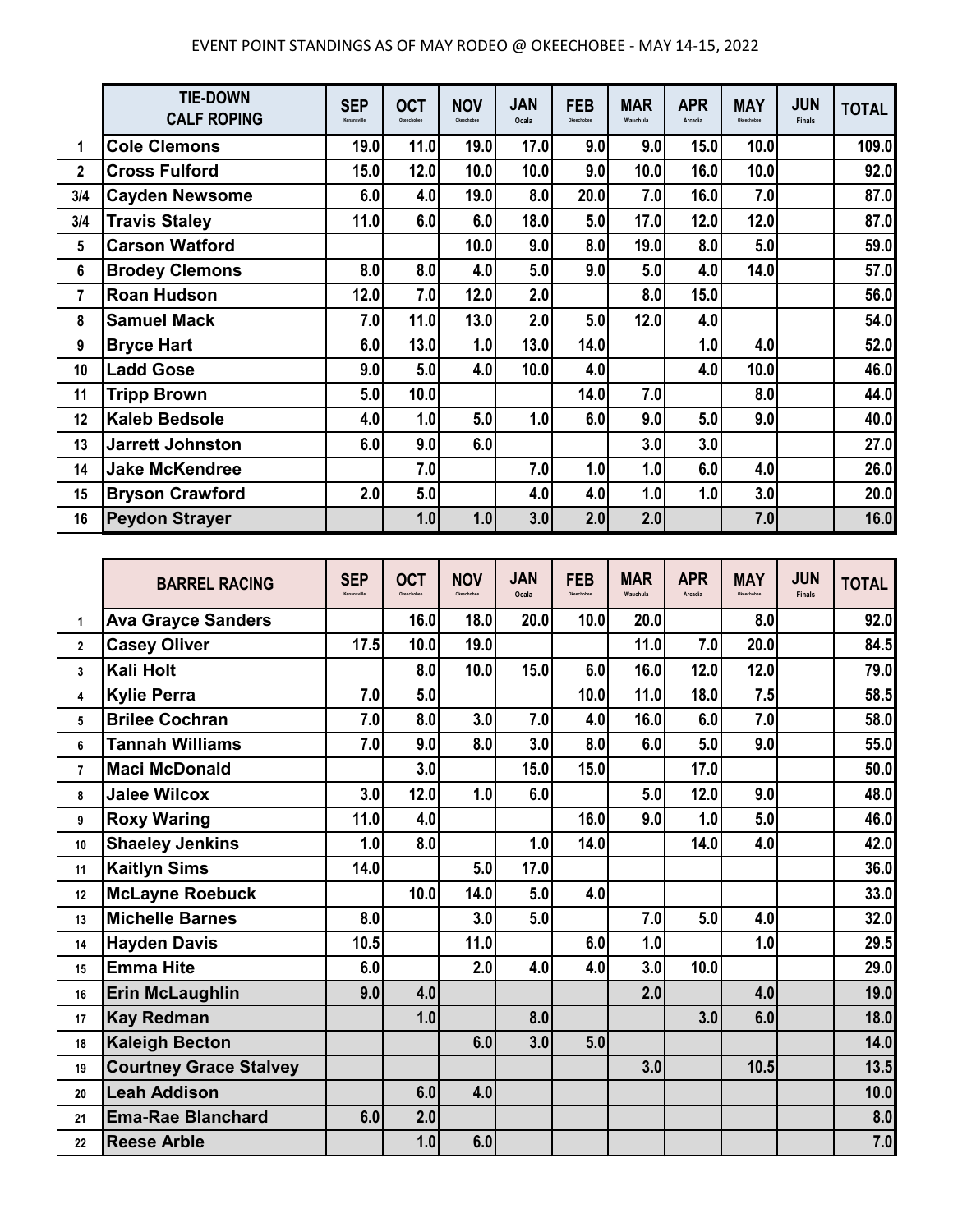|       | <b>BARREL RACING</b><br>(Continued) | <b>SEP</b><br>Kenansville | <b>OCT</b><br>Okeechobee | <b>NOV</b><br>Okeechobee | <b>JAN</b><br>Ocala | <b>FEB</b><br>Okeechobee | <b>MAR</b><br>Wauchula | <b>APR</b><br>Arcadia | <b>MAY</b><br>Okeechobee | <b>JUN</b><br><b>Finals</b> | <b>TOTAL</b> |
|-------|-------------------------------------|---------------------------|--------------------------|--------------------------|---------------------|--------------------------|------------------------|-----------------------|--------------------------|-----------------------------|--------------|
|       | 23-26 Abbey Kinneman                | 3.0                       |                          |                          |                     |                          |                        |                       |                          |                             | 3.0          |
| 23-26 | <b>Ashlyn Kalb</b>                  |                           | 3.0                      |                          |                     |                          |                        |                       |                          |                             | 3.0          |
|       | 23-26 Sabra Manning                 |                           |                          |                          |                     | 3.0                      |                        |                       |                          |                             | 3.0          |
|       | 23-26 Haegen Fussell                |                           |                          |                          |                     |                          |                        |                       | 3.0                      |                             | 3.0          |
| 27/28 | <b>Kelsey Kennedy</b>               |                           |                          |                          |                     | 2.0                      |                        |                       |                          |                             | 2.0          |
|       | 27/28 Ryla Bryant                   |                           |                          |                          |                     | 2.0                      |                        |                       |                          |                             | 2.0          |
| 29/30 | <b>Ciara Ellison</b>                |                           |                          |                          | 1.0                 |                          |                        |                       |                          |                             | 1.0          |
| 29/30 | <b>Morgan Barnes</b>                |                           |                          |                          |                     | 1.0                      |                        |                       |                          |                             | 1.0          |

|                | <b>POLE BENDING</b>       | <b>SEP</b><br>Kenansville | <b>OCT</b><br>Okeechobee | <b>NOV</b><br>Okeechobee | <b>JAN</b><br>Ocala | <b>FEB</b><br>Okeechobee | <b>MAR</b><br>Wauchula | <b>APR</b><br>Arcadia | <b>MAY</b><br>Okeechobee | <b>JUN</b><br><b>Finals</b> | <b>TOTAL</b> |
|----------------|---------------------------|---------------------------|--------------------------|--------------------------|---------------------|--------------------------|------------------------|-----------------------|--------------------------|-----------------------------|--------------|
| 1              | <b>Ryla Bryant</b>        | 8.0                       | 15.0                     | 16.0                     | 9.0                 | 10.0                     | 9.0                    | 18.0                  | 19.0                     |                             | 104.0        |
| $\overline{2}$ | <b>Sabra Manning</b>      | 9.0                       | 8.0                      | 10.0                     |                     | 8.0                      | 16.0                   | 12.0                  | 7.0                      |                             | 70.0         |
| 3              | <b>Maci McDonald</b>      | 6.0                       | 5.0                      | 7.0                      | 13.0                | 7.0                      | 9.0                    | 12.0                  | 10.0                     |                             | 69.0         |
| 4              | <b>Kelsey Kennedy</b>     | 6.0                       |                          | 9.0                      |                     | 10.0                     | 9.0                    | 12.0                  | 13.0                     |                             | 59.0         |
| 5              | <b>Ava Grayce Sanders</b> |                           | 9.0                      | 10.0                     | 10.0                | 8.0                      | 6.0                    | 8.0                   | 4.0                      |                             | 55.0         |
| 6              | <b>Roxy Waring</b>        |                           | 9.0                      | 3.0                      | 1.0                 | 18.0                     | 10.0                   | 2.0                   | 11.0                     |                             | 54.0         |
| $\overline{7}$ | <b>McLayne Roebuck</b>    | 14.0                      |                          |                          |                     | 8.0                      | 6.0                    | 15.0                  | 7.0                      |                             | 50.0         |
| 8              | <b>Morgan Barnes</b>      | 15.0                      | 5.0                      | 2.0                      | 7.0                 |                          | 11.0                   |                       | 6.0                      |                             | 46.0         |
| 9              | <b>Ema-Rae Blanchard</b>  |                           | 13.0                     | 16.0                     | 7.0                 | 2.0                      | 2.0                    |                       | 4.0                      |                             | 44.0         |
| 10             | <b>Whitlee Way</b>        | 1.0                       |                          |                          | 10.0                | 10.0                     |                        | 11.0                  | 8.0                      |                             | 40.0         |
| 11             | <b>Hayden Davis</b>       | 10.0                      | 7.0                      | 7.0                      | 3.0                 |                          |                        | 12.0                  |                          |                             | 39.0         |
| 12/13          | <b>Kylie Perra</b>        | 5.0                       | 2.0                      | 15.0                     | 2.0                 | 9.0                      | 3.0                    |                       |                          |                             | 36.0         |
| 12/13          | <b>Kaitlyn Sims</b>       | 10.0                      |                          |                          | 10.0                | 4.0                      | 12.0                   |                       |                          |                             | 36.0         |
| 14             | <b>Hannah Forkum</b>      | 4.0                       | 10.0                     |                          |                     | 2.0                      | 7.0                    | 3.0                   | 7.0                      |                             | 33.0         |
| 15             | <b>Michelle Barnes</b>    | 8.0                       |                          |                          | 17.0                |                          |                        |                       | 2.0                      |                             | 27.0         |
| 16/17          | <b>Kali Holt</b>          |                           | 3.0                      |                          | 8.0                 | 6.0                      | 5.0                    | 4.0                   |                          |                             | 26.0         |
| 16/17          | <b>Addy Vachon</b>        | 6.0                       | 5.0                      | 3.0                      | 3.0                 | 5.0                      |                        | 1.0                   | 3.0                      |                             | 26.0         |
| 18/19          | <b>Casey Oliver</b>       | 4.0                       | 8.0                      | 1.0                      | 4.0                 |                          |                        |                       |                          |                             | 17.0         |
| 18/19          | <b>Lexi Woods</b>         | 2.0                       | 1.0                      |                          |                     | 3.0                      | 5.0                    |                       | 6.0                      |                             | 17.0         |
| 20/21          | <b>Chancey Wright</b>     |                           | 10.0                     |                          |                     |                          |                        |                       |                          |                             | 10.0         |
| 20/21          | <b>Kaleigh Becton</b>     |                           |                          | 4.0                      | 6.0                 |                          |                        |                       |                          |                             | 10.0         |
| 22/23          | <b>Leah Addison</b>       |                           |                          | 4.0                      |                     |                          |                        |                       |                          |                             | 4.0          |
| 22/23          | <b>Lindsay Widener</b>    |                           |                          | 1.0                      |                     |                          |                        |                       | 3.0                      |                             | 4.0          |
| 24/25          | <b>Emma Hite</b>          | 2.0                       |                          |                          |                     |                          |                        |                       |                          |                             | 2.0          |
| 24/25          | <b>Lakin Beaty</b>        |                           |                          | 2.0                      |                     |                          |                        |                       |                          |                             | 2.0          |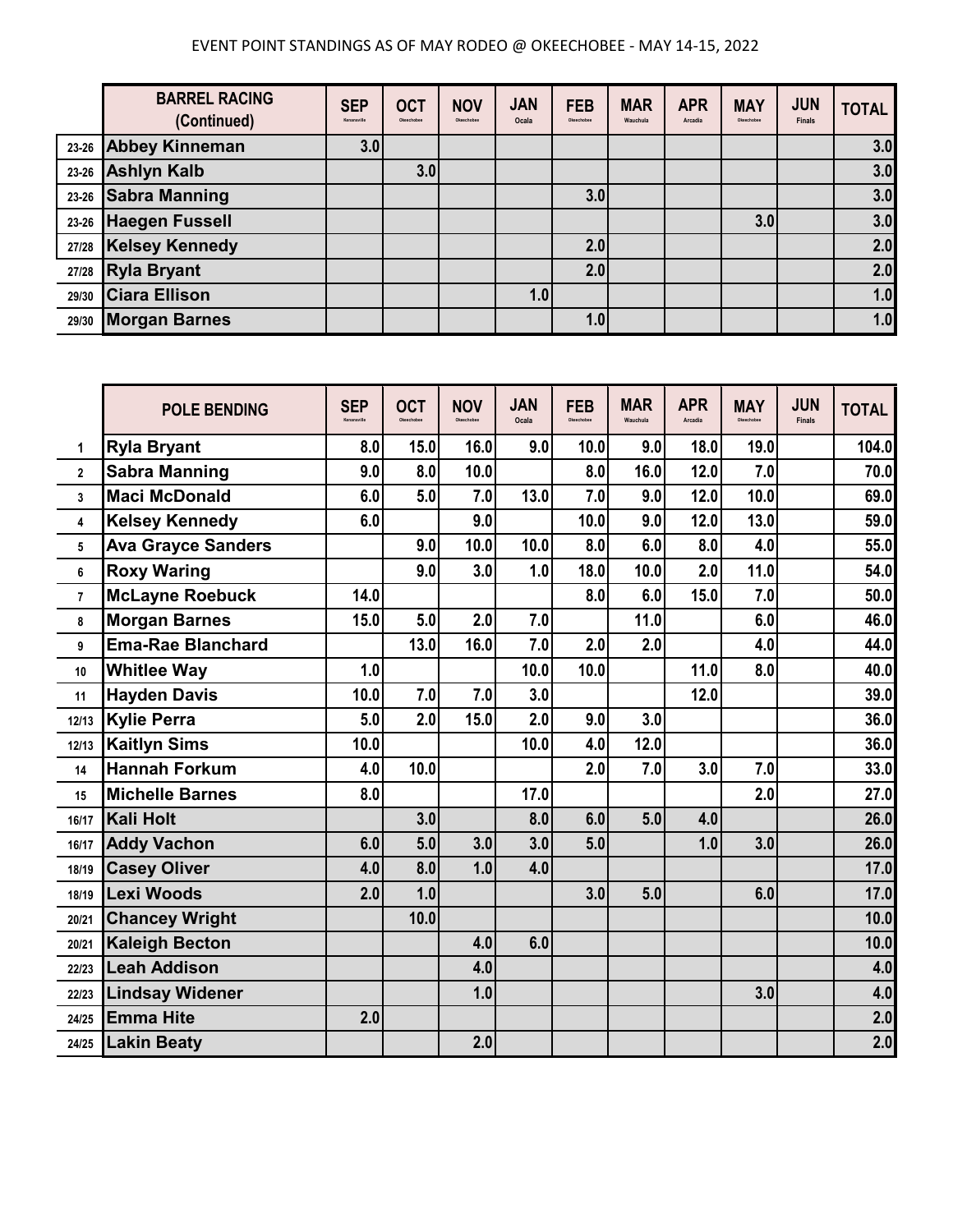|                | <b>TEAM ROPING</b><br><b>HEADERS</b> | <b>SEP</b><br>Kenansville | <b>OCT</b><br>Okeechobee | <b>NOV</b><br>Okeechobee | <b>JAN</b><br>Ocala | <b>FEB</b><br>Okeechobee | <b>MAR</b><br>Wauchula | <b>APR</b><br><b>Arcadia</b> | <b>MAY</b><br>Okeechobee | <b>JUN</b><br><b>Finals</b> | <b>TOTAL</b> |
|----------------|--------------------------------------|---------------------------|--------------------------|--------------------------|---------------------|--------------------------|------------------------|------------------------------|--------------------------|-----------------------------|--------------|
| $\mathbf{1}$   | <b>Owen Clemons</b>                  | 10.0                      | 7.0                      | 18.0                     | 16.0                | 19.0                     | 8.0                    | 18.5                         | 12.0                     |                             | 108.5        |
| $\overline{2}$ | <b>Courtney Carbajal</b>             | 7.0                       | 11.0                     | 5.0                      | 11.0                | 18.0                     | 19.0                   | 13.0                         | 10.0                     |                             | 94.0         |
| 3              | Lacey Nail                           | 18.0                      | 15.0                     | 3.0                      | 3.0                 | 14.0                     | 8.0                    | 15.0                         | 10.0                     |                             | 86.0         |
| 4              | <b>Brodey Clemons</b>                | 5.0                       | 10.0                     | 7.0                      | 4.0                 | 13.0                     | 12.0                   | 14.0                         | 10.0                     |                             | 75.0         |
| 5              | <b>Chancey Wright</b>                | 12.0                      | 10.0                     | 14.0                     | 6.0                 |                          | 9.0                    | 8.5                          | 15.0                     |                             | 74.5         |
| 6              | <b>Cayden Newsome</b>                | 11.0                      | 9.0                      | 4.0                      | 16.0                | 12.0                     | 15.0                   |                              | 6.0                      |                             | 73.0         |
| $\overline{7}$ | <b>Bryson Crawford</b>               | 13.0                      | 14.0                     | 9.0                      | 13.0                | 4.0                      |                        | 6.0                          | 10.0                     |                             | 69.0         |
| 8              | <b>Reese Rimes</b>                   | 6.0                       | 5.0                      | 6.0                      | 13.0                | 7.0                      | 4.0                    | 2.0                          |                          |                             | 43.0         |
| 9              | <b>Cale Tous</b>                     | 7.0                       |                          |                          | 9.0                 |                          | 11.0                   |                              | 15.0                     |                             | 42.0         |
| 10             | <b>Tripp Brown</b>                   | 4.0                       | 9.0                      | 7.0                      | 10.0                |                          |                        | 8.0                          |                          |                             | 38.0         |
| 11             | <b>Luke Kinard</b>                   | 9.0                       |                          | 9.0                      | 4.0                 |                          |                        | 5.0                          | 10.0                     |                             | 37.0         |
| 12             | <b>Trey Weekly</b>                   |                           |                          | 10.0                     | 2.0                 | 5.0                      | 10.0                   | 3.0                          |                          |                             | 30.0         |
| 13             | <b>Cross Fulford</b>                 |                           |                          |                          |                     |                          | 5.0                    | 6.0                          | 4.0                      |                             | 15.0         |
|                | <b>Ladd Gose</b>                     |                           | 4.0                      | 5.0                      |                     |                          |                        |                              |                          |                             | 9.0          |
| 14             | <b>Christina Cross</b>               |                           | 5.0                      |                          |                     |                          |                        |                              | 2.0                      |                             | 7.0          |
| 15             | <b>Kaelin Hegarty</b>                | 4.0                       |                          |                          |                     |                          |                        |                              |                          |                             | 4.0          |

|                 | <b>TEAM ROPING</b><br><b>HEELERS</b> | <b>SEP</b><br>Kenansville | <b>OCT</b><br>Okeechobee | <b>NOV</b><br>Okeechobee | <b>JAN</b><br>Ocala | <b>FEB</b><br>Okeechobee | <b>MAR</b><br>Wauchula | <b>APR</b><br><b>Arcadia</b> | <b>MAY</b><br>Okeechobee | <b>JUN</b><br><b>Finals</b> | <b>TOTAL</b> |
|-----------------|--------------------------------------|---------------------------|--------------------------|--------------------------|---------------------|--------------------------|------------------------|------------------------------|--------------------------|-----------------------------|--------------|
| $\mathbf{1}$    | <b>Cole Clemons</b>                  | 10.0                      | 7.0                      | 18.0                     | 16.0                | 19.0                     | 8.0                    | 18.5                         | 12.0                     |                             | 108.5        |
| $\overline{2}$  | <b>Samuel Mack</b>                   | 7.0                       | 11.0                     | 5.0                      | 11.0                | 18.0                     | 19.0                   | 13.0                         | 10.0                     |                             | 94.0         |
| $\mathbf 3$     | <b>Travis Staley</b>                 | 18.0                      | 15.0                     | 3.0                      | 3.0                 | 14.0                     | 8.0                    | 15.0                         | 10.0                     |                             | 86.0         |
| 4               | <b>Cody Vina</b>                     | 5.0                       | 10.0                     | 7.0                      | 4.0                 | 13.0                     | 12.0                   | 14.0                         | 10.0                     |                             | 75.0         |
| 5               | <b>Peanut Rouse</b>                  | 12.0                      | 10.0                     | 14.0                     | 6.0                 |                          | 9.0                    | 8.5                          | 15.0                     |                             | 74.5         |
| $6\phantom{1}6$ | <b>Bryce Hart</b>                    | 11.0                      | 9.0                      | 4.0                      | 16.0                | 12.0                     | 15.0                   |                              | 6.0                      |                             | 73.0         |
| $\overline{7}$  | <b>Carson Watford</b>                | 13.0                      | 14.0                     | 9.0                      | 13.0                | 4.0                      |                        | 6.0                          | 10.0                     |                             | 69.0         |
| 8               | <b>A J Class</b>                     | 6.0                       | 5.0                      | 6.0                      | 13.0                | 7.0                      | 4.0                    | 2.0                          |                          |                             | 43.0         |
| 9               | <b>Jaggar White</b>                  | 4.0                       | 9.0                      | 7.0                      | 10.0                |                          |                        | 8.0                          |                          |                             | 38.0         |
| 10              | <b>Jake McKendree</b>                | 9.0                       |                          | 9.0                      | 4.0                 |                          |                        | 5.0                          | 10.0                     |                             | 37.0         |
| 11              | <b>Jarrett Johnston</b>              |                           | 4.0                      |                          |                     | 6.0                      | 11.0                   |                              | 15.0                     |                             | 36.0         |
| 12              | <b>Carson Davis</b>                  |                           |                          | 10.0                     | 2.0                 | 5.0                      | 10.0                   | 3.0                          |                          |                             | 30.0         |
| 13              | <b>Ladd Gose</b>                     |                           |                          |                          |                     |                          | 5.0                    | 6.0                          | 4.0                      |                             | 15.0         |
|                 | <b>Cross Fulford</b>                 |                           | 4.0                      | 5.0                      |                     |                          |                        |                              |                          |                             | 9.0          |
|                 | <b>Roan Hudson</b>                   |                           |                          |                          | 9.0                 |                          |                        |                              |                          |                             | 9.0          |
|                 | <b>Matthew Parrish</b>               | 7.0                       |                          |                          |                     |                          |                        |                              |                          |                             | 7.0          |
| 14              | <b>Victoria Cross</b>                |                           | 5.0                      |                          |                     |                          |                        |                              | 2.0                      |                             | 7.0          |
| 15              | <b>Kaleb Bedsole</b>                 |                           |                          | 4.0                      |                     |                          |                        |                              |                          |                             | 4.0          |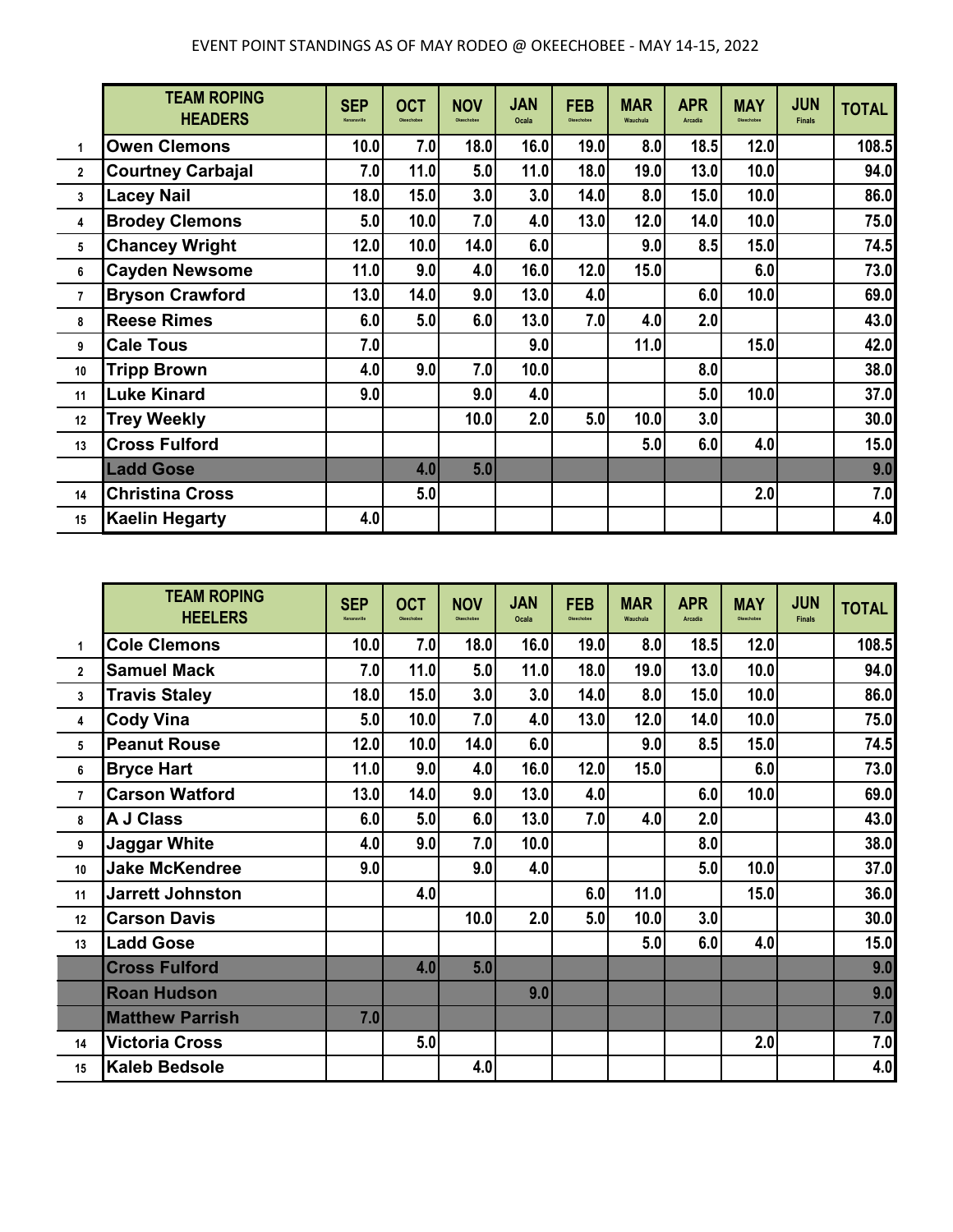|              | <b>GIRL'S CUTTING</b> | <b>OCT</b><br>Okeechobee | <b>NOV</b><br>Okeechobee | <b>FEB</b><br>Okeechobee |  | <b>MAY</b><br><b>Finals</b> | <b>TOTAL</b> |
|--------------|-----------------------|--------------------------|--------------------------|--------------------------|--|-----------------------------|--------------|
|              | <b>Casey Oliver</b>   | 16.0                     | 20.0                     | 20.0                     |  | 37.0                        | 93.0         |
| $\mathbf{2}$ | <b>Josey Tingley</b>  | 16.5                     | 15.5                     | 18.0                     |  | 34.0                        | 84.0         |
| 3            | <b>Ryleigh Flynn</b>  | 20.0                     | 13.5                     | 16.0                     |  | 34.0                        | 83.5         |
|              | <b>Brilee Cochran</b> | 15.5                     | 15.0                     | 14.0                     |  | 28.0                        | <b>72.5</b>  |
|              | <b>Haegen Fussell</b> | 12.0                     | 16.0                     | 12.0                     |  | 27.0                        | 67.0         |

|     | <b>REINED COW</b><br><b>HORSE</b> | <b>SEP</b><br>Triple J | <b>NOV</b><br>Triple J | <b>JAN</b><br>Triple J |  | <b>APR</b><br>Triple J | <b>MAY</b><br><b>Finals</b> | <b>TOTAL</b> |
|-----|-----------------------------------|------------------------|------------------------|------------------------|--|------------------------|-----------------------------|--------------|
|     | <b>Cecilia Sanchez</b>            | 17.0                   | 17.0                   | 18.5                   |  | 17.0                   | 36.0                        | 105.5        |
| 2/3 | <b>Caroline Fletcher</b>          | 20.0                   | 20.0                   | 16.0                   |  | 14.0                   | 28.0                        | 98.0         |
| 2/3 | <b>Carolina Sanchez</b>           | 14.5                   | 11.0                   | 13.5                   |  | 20.0                   | 39.0                        | 98.0         |
| 4   | <b>Wyatt Williams</b>             | 13.5                   | 17.0                   | 19.5                   |  | 14.0                   | 33.0                        | 97.0         |
| 5   | Kora Lemmermen                    | 9.0                    | 12.0                   | 12.5                   |  | 15.0                   | 23.0                        | 71.5         |
| 6   | <b>Jake McKenndree</b>            | 15.0                   | 13.0                   | 5.0                    |  |                        | 16.0                        | 49.0         |
|     | <b>Lindsay Widener</b>            | 9.0                    |                        |                        |  |                        |                             | 9.0          |

|                | <b>LIGHT RIFLE</b>     | <b>OCT</b><br><b>Freedom Ranch</b> | <b>JAN</b><br><b>Erwin Ranch</b> | <b>FEB</b><br><b>Freedom Ranch</b> | <b>APR</b><br>OK Corral | <b>JUNE</b><br><b>Finals</b> | <b>TOTAL</b> |
|----------------|------------------------|------------------------------------|----------------------------------|------------------------------------|-------------------------|------------------------------|--------------|
|                | <b>Victoria Cross</b>  | 20.0                               | 19.0                             | 19.0                               |                         |                              | 58.0         |
| $\overline{2}$ | <b>Christina Cross</b> | 18.0                               | 18.0                             | 19.0                               |                         |                              | 55.0         |
|                | <b>Lindsay Widener</b> | 16.0                               | 17.0                             | 16.0                               |                         |                              | 49.0         |
|                | <b>Morgan Barnes</b>   | 14.0                               | 14.0                             | 14.0                               |                         |                              | 42.0         |
| 5              | Kora Lemmermen         | 12.0                               | 12.0                             | 12.0                               |                         |                              | 36.0         |
|                | <b>Owen Clemons</b>    | 10.0                               |                                  |                                    |                         |                              | 10.0         |

| <b>TRAP</b>           | <b>OCT</b><br><b>Freedom Ranch</b> | <b>JAN</b><br><b>Erwin Ranch</b> | <b>FEB</b><br><b>Freedom Ranch</b> | <b>APR</b><br>OK Corral | <b>JUNE</b><br><b>Finals</b> | <b>TOTAL</b> |
|-----------------------|------------------------------------|----------------------------------|------------------------------------|-------------------------|------------------------------|--------------|
| <b>Kiersten Sales</b> | 20.0                               |                                  | 20.0<br>20.0                       |                         |                              | 60.0         |
| <b>Owen Clemons</b>   | 18.0                               |                                  | 18.0<br>16.0                       |                         |                              | 52.0         |
| <b>Morgan Barnes</b>  | 16.0                               |                                  | 16.0<br>16.0                       |                         |                              | 48.0         |
| Kora Lemmermen        | 7.0                                |                                  | 16.0<br>14.0                       |                         |                              | 37.0         |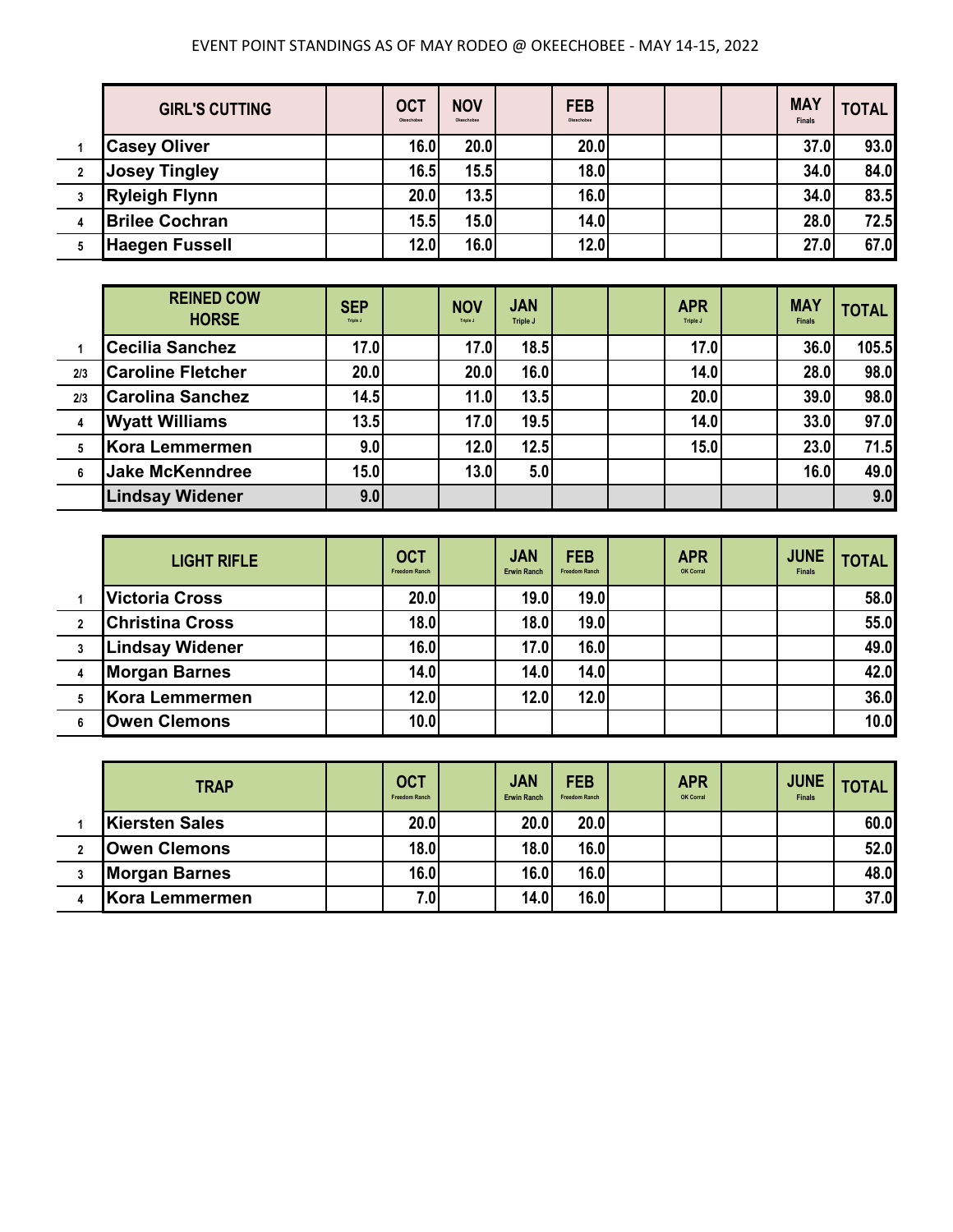|                | <b>GIRL'S ALL AROUND</b><br>Top 15 | <b>SEP</b><br>Kenansville | <b>OCT</b><br>Okeechobee | <b>NOV</b><br>Okeechobee | <b>JAN</b><br>Ocala | <b>FEB</b><br>Okeechobee | <b>MAR</b><br>Wauchula | <b>APR</b><br>Arcadia | <b>MAY</b><br>Okeechobee | <b>JUN</b><br><b>Finals</b> | <b>TOTAL</b> |
|----------------|------------------------------------|---------------------------|--------------------------|--------------------------|---------------------|--------------------------|------------------------|-----------------------|--------------------------|-----------------------------|--------------|
| 1              | <b>Courtney Carbajal</b>           | 33.0                      | 44.5                     | 7.0                      | 38.0                | 37.0                     | 30.0                   | 39.0                  | 30.0                     |                             | 258.5        |
| $\mathbf{2}$   | <b>Kaydence Tindall</b>            | 34.0                      | 26.5                     | 36.0                     | 23.0                | 37.0                     | 25.0                   | 35.5                  | 35.0                     |                             | 252.0        |
| 3              | <b>Brilee Cochran</b>              | 22.0                      | 21.0                     | 31.0                     | 24.0                | 13.0                     | 31.0                   | 24.0                  | 36.0                     |                             | 202.0        |
| 4              | <b>Courtney Grace Stalvey</b>      | 31.0                      | 22.0                     | 18.0                     | 14.0                | 17.0                     | 23.0                   | 31.5                  | 28.5                     |                             | 185.0        |
| 5              | <b>Lacey Nail</b>                  | 26.0                      | 29.0                     | 21.0                     | 9.0                 | 32.0                     | 25.0                   | 15.0                  | 25.0                     |                             | 182.0        |
| 6              | <b>Ava Grayce Sanders</b>          |                           | 25.0                     | 28.0                     | 30.0                | 18.0                     | 26.0                   | 8.0                   | 12.0                     |                             | 147.0        |
| $\overline{7}$ | <b>Chancey Wright</b>              | 17.0                      | 32.0                     | 22.5                     | 13.0                | 6.0                      | 18.0                   | 12.5                  | 21.5                     |                             | 142.5        |
| 8              | <b>Erin McLaughlin</b>             | 30.0                      | 16.0                     | 12.5                     | 21.0                | 13.0                     | 25.0                   | 10.0                  | 13.5                     |                             | 141.0        |
| 9              | <b>Addy Gose</b>                   | 5.0                       | 23.0                     | 20.0                     | 29.0                | 23.0                     | 14.0                   | 10.0                  | 7.0                      |                             | 131.0        |
| 10             | <b>Whitlee Way</b>                 | 10.0                      | 9.0                      | 9.0                      | 10.0                | 19.0                     | 9.0                    | 36.0                  | 27.0                     |                             | 129.0        |
| 11             | <b>Maci McDonald</b>               | 6.0                       | 8.0                      | 7.0                      | 28.0                | 22.0                     | 9.0                    | 29.0                  | 10.0                     |                             | 119.0        |
| 12/13          | <b>Roxy Waring</b>                 | 11.0                      | 13.0                     | 3.0                      | 7.0                 | 34.0                     | 19.0                   | 3.0                   | 16.0                     |                             | 106.0        |
| 12/13          | <b>Ryla Bryant</b>                 | 8.0                       | 15.0                     | 16.0                     | 9.0                 | 12.0                     | 9.0                    | 18.0                  | 19.0                     |                             | 106.0        |
| 14             | Kali Holt                          | 0.0                       | 11.0                     | 10.0                     | 23.0                | 12.0                     | 21.0                   | 16.0                  | 12.0                     |                             | 105.0        |
| 15             | <b>Kylie Perra</b>                 | 13.0                      | 7.0                      | 18.5                     | 2.0                 | 19.0                     | 14.0                   | 18.0                  | 7.5                      |                             | 99.0         |
|                |                                    |                           |                          |                          |                     |                          |                        |                       |                          |                             |              |
|                |                                    |                           |                          |                          |                     |                          |                        |                       |                          |                             |              |

|                | <b>BOY'S ALL AROUND</b><br>Top 15 | <b>SEP</b><br>Kenansville | <b>OCT</b><br>Okeechobee | <b>NOV</b><br>Okeechobee | <b>JAN</b><br>Ocala | <b>FEB</b><br>Okeechobee | <b>MAR</b><br>Wauchula | <b>APR</b><br>Arcadia | <b>MAY</b><br>Okeechobee | <b>JUN</b><br><b>Finals</b> | <b>TOTAL</b> |
|----------------|-----------------------------------|---------------------------|--------------------------|--------------------------|---------------------|--------------------------|------------------------|-----------------------|--------------------------|-----------------------------|--------------|
| 1              | <b>Cole Clemons</b>               | 29.0                      | 18.0                     | 37.0                     | 33.0                | 28.0                     | 17.0                   | 33.5                  | 22.0                     |                             | 217.5        |
| $\mathbf{2}$   | <b>Tripp Brown</b>                | 28.0                      | 29.0                     | 26.0                     | 20.0                | 14.0                     | 17.0                   | 28.0                  | 27.0                     |                             | 189.0        |
| 3              | <b>Travis Staley</b>              | 29.0                      | 21.0                     | 9.0                      | 21.0                | 19.0                     | 25.0                   | 27.0                  | 22.0                     |                             | 173.0        |
| 4              | <b>A J Class</b>                  | 16.0                      | 15.0                     | 26.0                     | 23.0                | 7.0                      | 33.0                   | 30.0                  | 19.0                     |                             | 169.0        |
| 5              | <b>Cayden Newsome</b>             | 17.0                      | 13.0                     | 23.0                     | 24.0                | 32.0                     | 22.0                   | 16.0                  | 13.0                     |                             | 160.0        |
| 6              | <b>Samuel Mack</b>                | <b>14.0</b>               | 22.0                     | 18.0                     | 13.0                | 23.0                     | 31.0                   | 17.0                  | 10.0                     |                             | 148.0        |
| $\overline{7}$ | <b>Brodey Clemons</b>             | 13.0                      | 18.0                     | 11.0                     | 9.0                 | 22.0                     | 17.0                   | 18.0                  | 24.0                     |                             | 132.0        |
| 8              | <b>Carson Watford</b>             | 13.0                      | 14.0                     | 19.0                     | 22.0                | 12.0                     | 19.0                   | 14.0                  | 15.0                     |                             | 128.0        |
| 9              | <b>Bryce Hart</b>                 | 17.0                      | 22.0                     | 5.0                      | 29.0                | 26.0                     | 15.0                   | 1.0                   | 10.0                     |                             | 125.0        |
| 10             | <b>Cross Fulford</b>              | 15.0                      | 16.0                     | 15.0                     | 10.0                | 9.0                      | 15.0                   | 22.0                  | 14.0                     |                             | 116.0        |
| 11             | <b>Bryson Crawford</b>            | 15.0                      | 19.0                     | 9.0                      | 17.0                | 8.0                      | 1.0                    | 7.0                   | 13.0                     |                             | 89.0         |
| 12             | <b>Ladd Gose</b>                  | 9.0                       | 9.0                      | 9.0                      | 10.0                | 4.0                      | 5.0                    | 10.0                  | 14.0                     |                             | 70.0         |
| 13             | <b>Jake McKendree</b>             | 9.0                       | 7.0                      | 9.0                      | 11.0                | 1.0                      | 1.0                    | 11.0                  | 14.0                     |                             | 63.0         |
| 14             | <b>Jarrett Johnston</b>           | 6.0                       | 13.0                     | 6.0                      |                     | 6.0                      | 14.0                   | 3.0                   | 15.0                     |                             | 63.0         |
| 15             | <b>Kaleb Bedsole</b>              | 4.0                       | 1.0                      | 9.0                      | 1.0                 | 6.0                      | 9.0                    | 5.0                   | 9.0                      |                             | 44.0         |